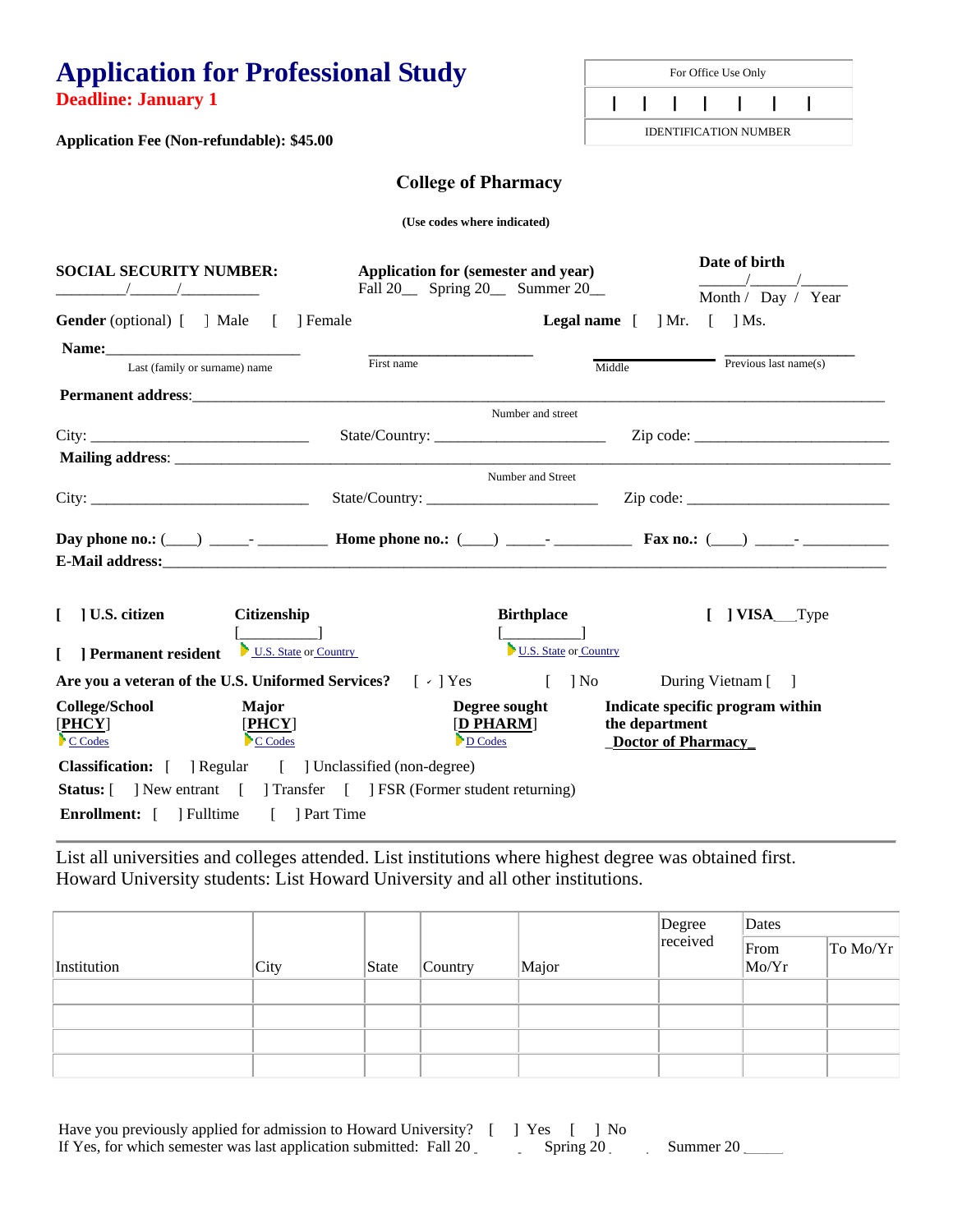| <b>Former Howard University students indicate last semester enrolled:</b> Fall 20 | Spring 20 | Summer 20 |
|-----------------------------------------------------------------------------------|-----------|-----------|

**Howard University school/college in which you were last enrolled:** C Codes[\_\_\_\_\_\_\_\_\_\_] **Major** C Codes[\_\_\_\_\_\_\_\_] Howard University identification number (ID): \_\_\_\_\_\_\_\_\_\_\_\_\_\_\_\_\_\_\_\_\_\_\_\_\_\_\_\_\_\_\_\_\_\_\_

### **NAME UNDER WHICH YOU LAST ATTENDED HOWARD UNIVERSITY IF DIFFERENT FROM NAME PRESENTLY USED.**

| Last                                                                                                                                                                                                                                                                                                                                                                                                          | First                         |                                                                                                                    | MI                            |  |
|---------------------------------------------------------------------------------------------------------------------------------------------------------------------------------------------------------------------------------------------------------------------------------------------------------------------------------------------------------------------------------------------------------------|-------------------------------|--------------------------------------------------------------------------------------------------------------------|-------------------------------|--|
| If you answer yes to any of the next four (4) questions, attach a letter explaining details.                                                                                                                                                                                                                                                                                                                  |                               |                                                                                                                    |                               |  |
| a) Have you been arrested? [   Yes [   No<br>b) Have you been convicted of any crime (other than traffic violations) or been sentenced to a correctional or penal<br>Institution? [ ] Yes [ ] No<br>c) Has disciplinary action been taken against you at any educational institution? [ ] Yes [ ] No<br>d) Has academic action been taken against you at any educational institution attended? [ ] Yes [ ] No |                               |                                                                                                                    |                               |  |
| What most influenced your decision to attend Howard University? $\mathcal{E}_{\text{E} \text{Codes}}$                                                                                                                                                                                                                                                                                                         |                               |                                                                                                                    |                               |  |
| List family members (exclude spouse) who have attended Howard University. (optional)                                                                                                                                                                                                                                                                                                                          |                               |                                                                                                                    |                               |  |
| Name                                                                                                                                                                                                                                                                                                                                                                                                          | Relation                      |                                                                                                                    | Class of                      |  |
| Name                                                                                                                                                                                                                                                                                                                                                                                                          | Relation                      |                                                                                                                    | Class of                      |  |
| Name                                                                                                                                                                                                                                                                                                                                                                                                          | Relation                      |                                                                                                                    | Class of                      |  |
| and required application materials directly to:                                                                                                                                                                                                                                                                                                                                                               |                               | <b>College of Pharmacy</b><br><b>Office of Student Affairs</b>                                                     |                               |  |
|                                                                                                                                                                                                                                                                                                                                                                                                               |                               | <b>Howard University</b>                                                                                           |                               |  |
|                                                                                                                                                                                                                                                                                                                                                                                                               |                               | 2300 4 <sup>th</sup> Street, NW                                                                                    |                               |  |
|                                                                                                                                                                                                                                                                                                                                                                                                               |                               |                                                                                                                    |                               |  |
|                                                                                                                                                                                                                                                                                                                                                                                                               |                               | <b>Washington, DC 20059</b>                                                                                        |                               |  |
|                                                                                                                                                                                                                                                                                                                                                                                                               |                               | GS -Home   Admission   Graduate Program   Special Program   Financial Support     Rules-and-Regulations   Archives |                               |  |
|                                                                                                                                                                                                                                                                                                                                                                                                               |                               | Feedback     GS-Resources   GS- Bulletin   Search                                                                  |                               |  |
|                                                                                                                                                                                                                                                                                                                                                                                                               |                               | ©2002- Howard University                                                                                           |                               |  |
|                                                                                                                                                                                                                                                                                                                                                                                                               |                               |                                                                                                                    |                               |  |
|                                                                                                                                                                                                                                                                                                                                                                                                               |                               | <b>A Codes: States and Possessions</b>                                                                             |                               |  |
| AL Alahama<br>$\bullet$                                                                                                                                                                                                                                                                                                                                                                                       | <b>KS Kansas</b><br>$\bullet$ | NY New York<br>$\bullet$                                                                                           | WY West Virginia<br>$\bullet$ |  |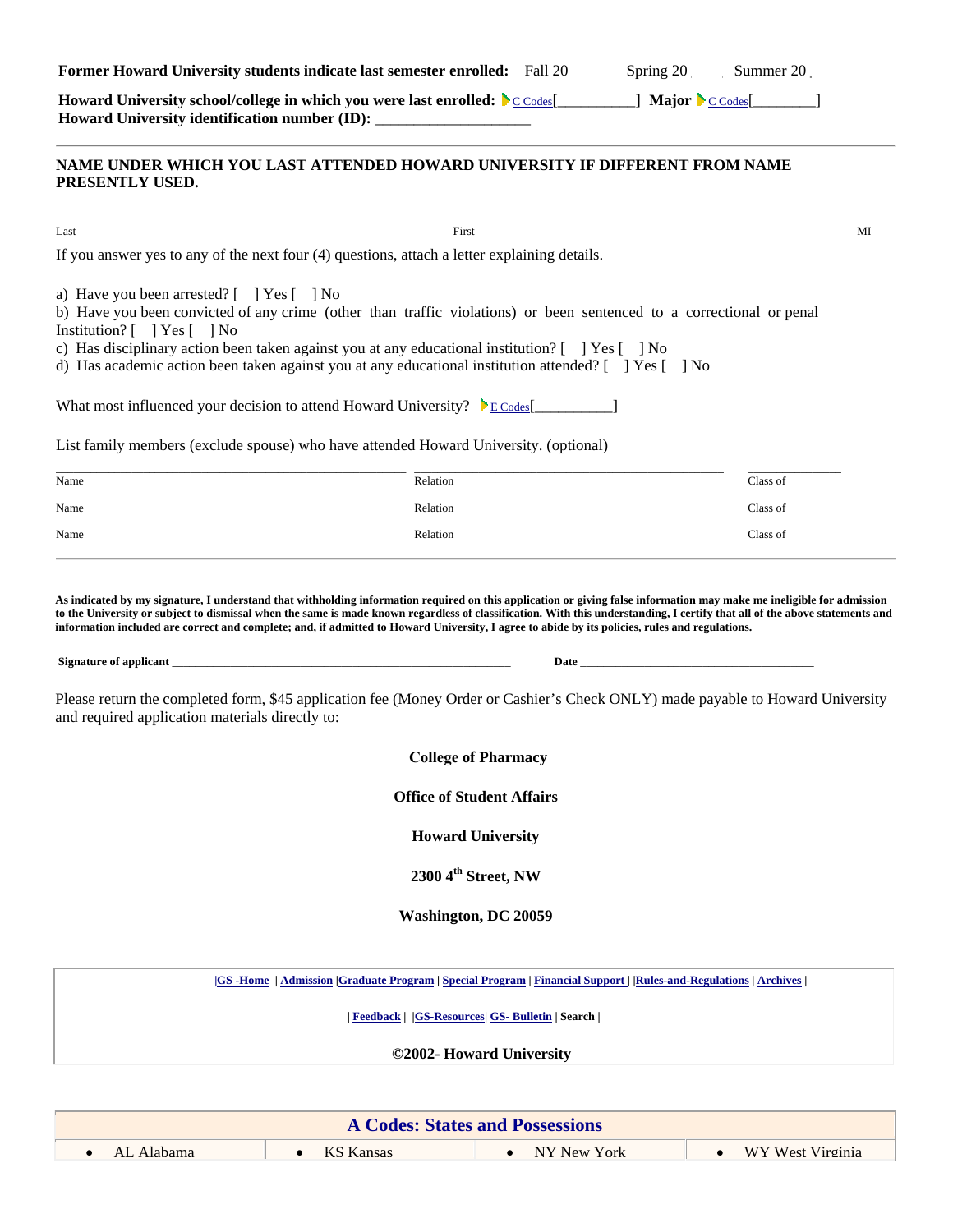| AK Alaska<br>$\bullet$<br>AZ Arizona<br>$\bullet$<br>$\bullet$<br>$\bullet$<br>$\bullet$<br>$\bullet$<br>$\bullet$<br>$\bullet$<br>Columbia<br>FL Florida<br>$\bullet$<br>GA Georgia<br>$\bullet$<br>HI Hawaii<br>$\bullet$<br>ID Idaho<br>$\bullet$<br>IL Illinois<br>$\bullet$<br>IN Indiana<br>IA Iowa | $\bullet$<br>$\bullet$<br><b>AR Arkansas</b><br>$\bullet$<br>CA California<br>$\bullet$<br>CO Colorado<br>$\bullet$<br><b>CT</b> Connecticut<br>$\bullet$<br>DE Delaware<br>$\bullet$<br>DC District of<br>$\bullet$<br>$\bullet$<br>$\bullet$<br>$\bullet$<br>$\bullet$<br>$\bullet$<br>$\bullet$<br>$\bullet$ | <b>KY Kentucky</b><br>LA Louisiana<br><b>ME</b> Maine<br>MD Maryland<br><b>MA Massachusetts</b><br>MI Michigan<br><b>MN</b> Minnesota<br>MS Mississippi<br><b>MO</b> Missouri<br>MT Montana<br>NE Nebraska<br><b>NV</b> Nevada<br>NH New Hampshire<br>NJ New Jersey<br><b>NM New Mexico</b> | $\bullet$<br>$\bullet$<br>$\bullet$<br>$\bullet$<br>$\bullet$<br>$\bullet$<br>$\bullet$<br>$\bullet$<br>$\bullet$<br>$\bullet$<br>$\bullet$<br>$\bullet$<br>$\bullet$<br>$\bullet$ | NC North Carolina<br>ND North Dakota<br>OH Ohio<br>OK Oklahoma<br>OR Oregon<br>PA Pennsylvania<br>RI Rhode Island<br><b>SC South Carolina</b><br>SD South Dakota<br><b>TN</b> Tennessee<br>TX Texas<br><b>UT Utah</b><br>VT Vermont<br>VA Virginia<br>WA Washington | $\bullet$<br>$\bullet$<br>$\bullet$<br>$\bullet$<br>$\bullet$<br>$\bullet$<br>$\bullet$<br>$\bullet$<br>$\bullet$<br>$\bullet$<br>$\bullet$<br>$\bullet$<br>$\bullet$<br>$\bullet$ | WI Wisconsin<br>WY Wyoming<br><b>U.S. Possessions</b><br>YE American Samoa<br>(also AS)<br>PQ Canal Zone<br>YF Canton and<br><b>Enderbury Islands</b><br><b>YD</b> Guam<br><b>MP</b> Mariana Islands<br><b>MQ Midway Islands</b><br>PS Palau Islands<br>PR Puerto Rico<br>PI Trust Territory<br>Pacific Islands<br>VI Virgin Islands<br>WQ Wake Island |
|-----------------------------------------------------------------------------------------------------------------------------------------------------------------------------------------------------------------------------------------------------------------------------------------------------------|-----------------------------------------------------------------------------------------------------------------------------------------------------------------------------------------------------------------------------------------------------------------------------------------------------------------|---------------------------------------------------------------------------------------------------------------------------------------------------------------------------------------------------------------------------------------------------------------------------------------------|------------------------------------------------------------------------------------------------------------------------------------------------------------------------------------|---------------------------------------------------------------------------------------------------------------------------------------------------------------------------------------------------------------------------------------------------------------------|------------------------------------------------------------------------------------------------------------------------------------------------------------------------------------|--------------------------------------------------------------------------------------------------------------------------------------------------------------------------------------------------------------------------------------------------------------------------------------------------------------------------------------------------------|
|                                                                                                                                                                                                                                                                                                           |                                                                                                                                                                                                                                                                                                                 | <b>B Codes: Other Countries</b>                                                                                                                                                                                                                                                             |                                                                                                                                                                                    |                                                                                                                                                                                                                                                                     |                                                                                                                                                                                    |                                                                                                                                                                                                                                                                                                                                                        |
| AD Aden<br>$\bullet$                                                                                                                                                                                                                                                                                      | $\bullet$                                                                                                                                                                                                                                                                                                       | DA Denmark                                                                                                                                                                                                                                                                                  | $\bullet$                                                                                                                                                                          | <b>KZ Kaszakhstan</b>                                                                                                                                                                                                                                               | $\bullet$                                                                                                                                                                          | QA Qatar                                                                                                                                                                                                                                                                                                                                               |
| $\bullet$                                                                                                                                                                                                                                                                                                 | AF Afghanistan<br>$\bullet$                                                                                                                                                                                                                                                                                     | DJ Djibouti                                                                                                                                                                                                                                                                                 | $\bullet$                                                                                                                                                                          | <b>KE</b> Kenya                                                                                                                                                                                                                                                     | $\bullet$                                                                                                                                                                          | RO Romania                                                                                                                                                                                                                                                                                                                                             |
| $\bullet$                                                                                                                                                                                                                                                                                                 | CT African Republic<br>$\bullet$                                                                                                                                                                                                                                                                                | DO Dominica                                                                                                                                                                                                                                                                                 | $\bullet$                                                                                                                                                                          | KN Korea (North)                                                                                                                                                                                                                                                    | $\bullet$                                                                                                                                                                          | RS Russia                                                                                                                                                                                                                                                                                                                                              |
| AL Albania<br>$\bullet$                                                                                                                                                                                                                                                                                   | $\bullet$                                                                                                                                                                                                                                                                                                       | DR Dominican                                                                                                                                                                                                                                                                                | $\bullet$                                                                                                                                                                          | KS Korea (South)                                                                                                                                                                                                                                                    | $\bullet$                                                                                                                                                                          | <b>RW</b> Rwanda                                                                                                                                                                                                                                                                                                                                       |
| AG Algeria<br>$\bullet$                                                                                                                                                                                                                                                                                   |                                                                                                                                                                                                                                                                                                                 | Republic                                                                                                                                                                                                                                                                                    | $\bullet$                                                                                                                                                                          | <b>KU Kuwait</b>                                                                                                                                                                                                                                                    | $\bullet$                                                                                                                                                                          | SJ St. Bartholomew                                                                                                                                                                                                                                                                                                                                     |
| AN Andorra<br>$\bullet$                                                                                                                                                                                                                                                                                   | $\bullet$                                                                                                                                                                                                                                                                                                       | <b>EC</b> Ecuador                                                                                                                                                                                                                                                                           | $\bullet$                                                                                                                                                                          | <b>KG Kyrgyzstan</b>                                                                                                                                                                                                                                                | $\bullet$                                                                                                                                                                          | SC St. Kitts & Nevis                                                                                                                                                                                                                                                                                                                                   |
| AO Angola<br>$\bullet$                                                                                                                                                                                                                                                                                    | $\bullet$                                                                                                                                                                                                                                                                                                       | EG Egypt                                                                                                                                                                                                                                                                                    | $\bullet$                                                                                                                                                                          | LA Laos                                                                                                                                                                                                                                                             | $\bullet$                                                                                                                                                                          | ST St. Lucia                                                                                                                                                                                                                                                                                                                                           |
| $\bullet$                                                                                                                                                                                                                                                                                                 | AV Anguilla Island<br>$\bullet$                                                                                                                                                                                                                                                                                 | ES El Salvador                                                                                                                                                                                                                                                                              | $\bullet$                                                                                                                                                                          | LG Latvia                                                                                                                                                                                                                                                           | $\bullet$                                                                                                                                                                          | VC St. Vincent & the                                                                                                                                                                                                                                                                                                                                   |
| $\bullet$                                                                                                                                                                                                                                                                                                 | AC Antigua and<br>$\bullet$                                                                                                                                                                                                                                                                                     | <b>ER</b> Eritrea                                                                                                                                                                                                                                                                           | $\bullet$                                                                                                                                                                          | LE Lebanon                                                                                                                                                                                                                                                          |                                                                                                                                                                                    | Grenadines                                                                                                                                                                                                                                                                                                                                             |
| Barbuda                                                                                                                                                                                                                                                                                                   | $\bullet$                                                                                                                                                                                                                                                                                                       | <b>EN</b> Estonia                                                                                                                                                                                                                                                                           | $\bullet$                                                                                                                                                                          | LT Lesotho                                                                                                                                                                                                                                                          | $\bullet$                                                                                                                                                                          | <b>SM San Marino</b>                                                                                                                                                                                                                                                                                                                                   |
| $\bullet$                                                                                                                                                                                                                                                                                                 | AR Argentina<br>$\bullet$                                                                                                                                                                                                                                                                                       | ET Ethiopia                                                                                                                                                                                                                                                                                 | $\bullet$                                                                                                                                                                          | LI Liberia                                                                                                                                                                                                                                                          | $\bullet$                                                                                                                                                                          | SA Saudi Arabia                                                                                                                                                                                                                                                                                                                                        |
| $\bullet$                                                                                                                                                                                                                                                                                                 | AM Armenia<br>$\bullet$                                                                                                                                                                                                                                                                                         | FA Falkland Islands<br>(Malvinas)                                                                                                                                                                                                                                                           | $\bullet$                                                                                                                                                                          | LY Libya                                                                                                                                                                                                                                                            | $\bullet$                                                                                                                                                                          | <b>YC</b> Scotland                                                                                                                                                                                                                                                                                                                                     |
| AW Aruba<br>$\bullet$                                                                                                                                                                                                                                                                                     | AS Australia<br>$\bullet$                                                                                                                                                                                                                                                                                       | FO Faroe Islands                                                                                                                                                                                                                                                                            | $\bullet$                                                                                                                                                                          | LS Liechtenstein                                                                                                                                                                                                                                                    | $\bullet$<br>$\bullet$                                                                                                                                                             | <b>SG</b> Senegal<br>SR Serbia                                                                                                                                                                                                                                                                                                                         |
| AU Austria<br>$\bullet$                                                                                                                                                                                                                                                                                   | $\bullet$                                                                                                                                                                                                                                                                                                       | FJ Fiji                                                                                                                                                                                                                                                                                     | $\bullet$<br>$\bullet$                                                                                                                                                             | LH Lithuania<br>LU Luxembourg                                                                                                                                                                                                                                       | $\bullet$                                                                                                                                                                          | <b>SE Seychelles</b>                                                                                                                                                                                                                                                                                                                                   |
| $\bullet$                                                                                                                                                                                                                                                                                                 | AJ Azerbaijan<br>$\bullet$                                                                                                                                                                                                                                                                                      | FI Finland                                                                                                                                                                                                                                                                                  | $\bullet$                                                                                                                                                                          | MS Macao                                                                                                                                                                                                                                                            | $\bullet$                                                                                                                                                                          | SL Sierra Leone                                                                                                                                                                                                                                                                                                                                        |
| $\bullet$                                                                                                                                                                                                                                                                                                 | <b>BF</b> Bahamas<br>$\bullet$                                                                                                                                                                                                                                                                                  | FR France                                                                                                                                                                                                                                                                                   |                                                                                                                                                                                    | MK Macedonia                                                                                                                                                                                                                                                        | $\bullet$                                                                                                                                                                          | <b>SN</b> Singapore                                                                                                                                                                                                                                                                                                                                    |
| <b>BA</b> Bahrain<br>$\bullet$                                                                                                                                                                                                                                                                            | $\bullet$                                                                                                                                                                                                                                                                                                       | FG French Guiana                                                                                                                                                                                                                                                                            | $\bullet$                                                                                                                                                                          | <b>MA</b> Madagascar                                                                                                                                                                                                                                                | $\bullet$                                                                                                                                                                          | LO Slovakia                                                                                                                                                                                                                                                                                                                                            |
| $\bullet$                                                                                                                                                                                                                                                                                                 | <b>BG</b> Bangladesh<br>$\bullet$                                                                                                                                                                                                                                                                               | FT French Guinea                                                                                                                                                                                                                                                                            | $\bullet$                                                                                                                                                                          | YA Malagasy Republic                                                                                                                                                                                                                                                | $\bullet$                                                                                                                                                                          | SI Slovenia                                                                                                                                                                                                                                                                                                                                            |
| $\bullet$                                                                                                                                                                                                                                                                                                 | <b>BB</b> Barbados<br>$\bullet$                                                                                                                                                                                                                                                                                 | FP French Polynesia                                                                                                                                                                                                                                                                         | $\bullet$                                                                                                                                                                          | MI Malawi                                                                                                                                                                                                                                                           | $\bullet$                                                                                                                                                                          | SO Somalia                                                                                                                                                                                                                                                                                                                                             |
| <b>BO</b> Belarus<br>$\bullet$                                                                                                                                                                                                                                                                            | $\bullet$                                                                                                                                                                                                                                                                                                       | GB Gabon                                                                                                                                                                                                                                                                                    | $\bullet$                                                                                                                                                                          | MY Malaysia                                                                                                                                                                                                                                                         | $\bullet$                                                                                                                                                                          | SF South Africa                                                                                                                                                                                                                                                                                                                                        |
| <b>BE</b> Belgium<br>$\bullet$                                                                                                                                                                                                                                                                            | $\bullet$                                                                                                                                                                                                                                                                                                       | GA Gambia                                                                                                                                                                                                                                                                                   | $\bullet$                                                                                                                                                                          | <b>MV</b> Maldives                                                                                                                                                                                                                                                  | $\bullet$                                                                                                                                                                          | SP Spain                                                                                                                                                                                                                                                                                                                                               |
| <b>BH</b> Belize<br>$\bullet$                                                                                                                                                                                                                                                                             | $\bullet$                                                                                                                                                                                                                                                                                                       | GG Georgia (Republic)                                                                                                                                                                                                                                                                       | $\bullet$                                                                                                                                                                          | ML Mali                                                                                                                                                                                                                                                             | $\bullet$                                                                                                                                                                          | YB Sri Lanka                                                                                                                                                                                                                                                                                                                                           |
| DM Benin<br>$\bullet$                                                                                                                                                                                                                                                                                     | $\bullet$                                                                                                                                                                                                                                                                                                       | <b>GM</b> Germany                                                                                                                                                                                                                                                                           | $\bullet$                                                                                                                                                                          | <b>MT</b> Malta                                                                                                                                                                                                                                                     | $\bullet$                                                                                                                                                                          | SU Sudan                                                                                                                                                                                                                                                                                                                                               |
|                                                                                                                                                                                                                                                                                                           | <b>BD</b> Bermuda<br>$\bullet$                                                                                                                                                                                                                                                                                  | GH Ghana                                                                                                                                                                                                                                                                                    | $\bullet$                                                                                                                                                                          | <b>MB</b> Martinique                                                                                                                                                                                                                                                | $\bullet$                                                                                                                                                                          | <b>NS</b> Suriname                                                                                                                                                                                                                                                                                                                                     |
| <b>BL</b> Bolivia<br>$\bullet$                                                                                                                                                                                                                                                                            | $\bullet$                                                                                                                                                                                                                                                                                                       | <b>GI</b> Gibraltar                                                                                                                                                                                                                                                                         | $\bullet$                                                                                                                                                                          | MR Mauritania                                                                                                                                                                                                                                                       | $\bullet$                                                                                                                                                                          | WZ Swaziland                                                                                                                                                                                                                                                                                                                                           |
| <b>BN</b> Bonaire<br>$\bullet$                                                                                                                                                                                                                                                                            | $\bullet$                                                                                                                                                                                                                                                                                                       | <b>UK</b> Great Britain                                                                                                                                                                                                                                                                     | $\bullet$                                                                                                                                                                          | <b>MP</b> Mauritius                                                                                                                                                                                                                                                 | $\bullet$                                                                                                                                                                          | SW Sweden                                                                                                                                                                                                                                                                                                                                              |
| $\bullet$                                                                                                                                                                                                                                                                                                 | BK Bosnia &<br>$\bullet$                                                                                                                                                                                                                                                                                        | <b>GR</b> Greece                                                                                                                                                                                                                                                                            | $\bullet$                                                                                                                                                                          | <b>MX</b> Mexico                                                                                                                                                                                                                                                    | $\bullet$                                                                                                                                                                          | SZ Switzerland                                                                                                                                                                                                                                                                                                                                         |
|                                                                                                                                                                                                                                                                                                           | Herzegovina<br>$\bullet$                                                                                                                                                                                                                                                                                        | GL Greenland                                                                                                                                                                                                                                                                                | $\bullet$                                                                                                                                                                          | MD Moldova                                                                                                                                                                                                                                                          | $\bullet$                                                                                                                                                                          | SY Syria                                                                                                                                                                                                                                                                                                                                               |
| $\bullet$                                                                                                                                                                                                                                                                                                 | <b>BC</b> Botswana<br>$\bullet$                                                                                                                                                                                                                                                                                 | GJ Grenada                                                                                                                                                                                                                                                                                  | $\bullet$                                                                                                                                                                          | <b>MN</b> Monaco                                                                                                                                                                                                                                                    | $\bullet$                                                                                                                                                                          | TW Taiwan                                                                                                                                                                                                                                                                                                                                              |
| <b>BR</b> Brazil<br>$\bullet$                                                                                                                                                                                                                                                                             | $\bullet$                                                                                                                                                                                                                                                                                                       | GP Guadeloupe                                                                                                                                                                                                                                                                               | $\bullet$                                                                                                                                                                          | <b>MH</b> Montserrat                                                                                                                                                                                                                                                | $\bullet$                                                                                                                                                                          | TI Tajikistan                                                                                                                                                                                                                                                                                                                                          |
| $\bullet$                                                                                                                                                                                                                                                                                                 | VI British Virgin<br>$\bullet$                                                                                                                                                                                                                                                                                  | GT Guatemala                                                                                                                                                                                                                                                                                | $\bullet$                                                                                                                                                                          | <b>MO</b> Morocco                                                                                                                                                                                                                                                   | $\bullet$                                                                                                                                                                          | TZ Tanzania                                                                                                                                                                                                                                                                                                                                            |
| Islands                                                                                                                                                                                                                                                                                                   | $\bullet$                                                                                                                                                                                                                                                                                                       | GV Guinea                                                                                                                                                                                                                                                                                   | $\bullet$                                                                                                                                                                          | MZ Mozambique                                                                                                                                                                                                                                                       | $\bullet$                                                                                                                                                                          | TH Thailand                                                                                                                                                                                                                                                                                                                                            |
| <b>BX</b> Brunei<br>$\bullet$                                                                                                                                                                                                                                                                             | $\bullet$                                                                                                                                                                                                                                                                                                       | PU Guinea-Bissau                                                                                                                                                                                                                                                                            | $\bullet$                                                                                                                                                                          | <b>BM Myanmar (Burma)</b>                                                                                                                                                                                                                                           | $\bullet$                                                                                                                                                                          | TO Togo                                                                                                                                                                                                                                                                                                                                                |
| <b>BU</b> Bulgaria<br>$\bullet$                                                                                                                                                                                                                                                                           | $\bullet$                                                                                                                                                                                                                                                                                                       | GY Guyana                                                                                                                                                                                                                                                                                   | $\bullet$                                                                                                                                                                          | WA Namibia                                                                                                                                                                                                                                                          | $\bullet$                                                                                                                                                                          | TN Tonga                                                                                                                                                                                                                                                                                                                                               |
| $\bullet$<br><b>BY</b> Burundi                                                                                                                                                                                                                                                                            | UV Burkina Faso<br>$\bullet$                                                                                                                                                                                                                                                                                    | HA Haiti                                                                                                                                                                                                                                                                                    | $\bullet$                                                                                                                                                                          | NR Nauru, Republic of                                                                                                                                                                                                                                               | $\bullet$                                                                                                                                                                          | TD Trinidad & Tobago                                                                                                                                                                                                                                                                                                                                   |
| $\bullet$<br>$\bullet$                                                                                                                                                                                                                                                                                    | $\bullet$<br>CB Cambodia<br>$\bullet$                                                                                                                                                                                                                                                                           | HO Honduras<br>HK Hong Kong (SRA)                                                                                                                                                                                                                                                           | $\bullet$                                                                                                                                                                          | NP Nepal<br>NL Netherlands                                                                                                                                                                                                                                          | $\bullet$<br>$\bullet$                                                                                                                                                             | TS Tunisia<br>TU Turkev                                                                                                                                                                                                                                                                                                                                |
|                                                                                                                                                                                                                                                                                                           |                                                                                                                                                                                                                                                                                                                 |                                                                                                                                                                                                                                                                                             | $\bullet$                                                                                                                                                                          |                                                                                                                                                                                                                                                                     |                                                                                                                                                                                    |                                                                                                                                                                                                                                                                                                                                                        |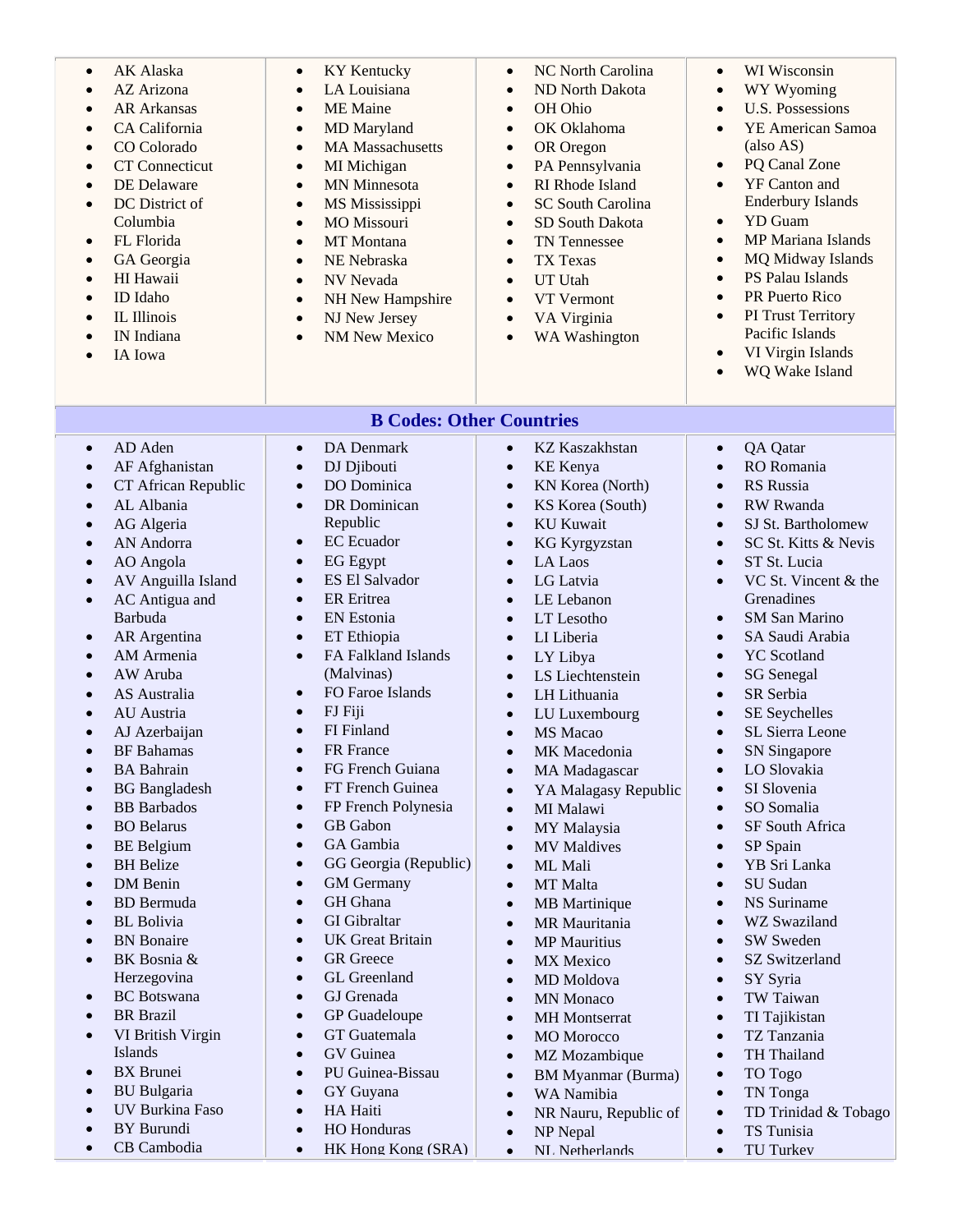| <b>CM</b> Cameroon                    | <b>HU</b> Hungary       | NB New Guinea Island        | TK Turks & Caicos         |
|---------------------------------------|-------------------------|-----------------------------|---------------------------|
|                                       | $\bullet$               | $\bullet$                   | $\bullet$                 |
| CA Canada                             | IC Iceland<br>$\bullet$ | NZ New Zealand<br>$\bullet$ | Islands                   |
| CC Canary Islands                     | IN India                | NU Nicaragua                | UG Uganda                 |
| $\bullet$                             | $\bullet$               | $\bullet$                   | $\bullet$                 |
| CV Cape Verde                         | ID Indonesia            | NG Niger                    | <b>UP Ukraine</b>         |
|                                       | $\bullet$               | $\bullet$                   | $\bullet$                 |
| CJ Cayman Islands                     | IR Iran                 | NI Nigeria                  | <b>TC United Arab</b>     |
|                                       | $\bullet$               | $\bullet$                   | $\bullet$                 |
| CD Chad                               | IZ Iraq                 | NO Norway                   | Emirates                  |
| $\bullet$                             | $\bullet$               | $\bullet$                   |                           |
| CI Chile                              | EI Ireland              | MU Oman                     | <b>UY Uruguay</b>         |
|                                       | $\bullet$               | $\bullet$                   | $\bullet$                 |
| CH China (PRC)                        | IS Israel               | PK Pakistan                 | UZ Uzbekistan             |
| $\bullet$                             | $\bullet$               | $\bullet$                   | $\bullet$                 |
| CO Colombia                           | IT Italy                | PM Panama<br>$\bullet$      | VE Venezuela<br>$\bullet$ |
| CS Costa Rica                         | IX Ivory Coast          | PA Paraguay                 | <b>VM</b> Vietnam         |
| $\bullet$                             |                         | $\bullet$                   | $\bullet$                 |
| <b>HR</b> Croatia                     | <b>JM</b> Jamaica       | PE Peru                     | YM Yemen                  |
| $\bullet$                             | $\bullet$               | $\bullet$                   | $\bullet$                 |
| CU Cuba                               | JA Japan                | <b>RP</b> Philippines       | ZR Zaire Republic         |
| $\bullet$                             | $\bullet$               | $\bullet$                   | $\bullet$                 |
| CX Curacao                            | JO Jordan               | PL Poland                   | ZA Zambia                 |
|                                       | $\bullet$               | $\bullet$                   | $\bullet$                 |
| <b>CY Cyprus</b>                      |                         | PO Portugal<br>$\bullet$    | ZI Zimbabwe<br>$\bullet$  |
| <b>EZ Czech Republic</b><br>$\bullet$ |                         |                             |                           |
|                                       |                         |                             |                           |

# **C Codes: Schools/Colleges and Majors**

#### **Graduate School GS**

- AFRS African Studies (M.A., M.S., Ph.D.)
- ANAT Anatomy (M.S., Ph.D.); (M.D./Ph.D.)
- $\bullet$  ART Art (M.A.)
- ATMS Atmospheric Sciences (M.S., Ph.D.)
- BIOC Biochemistry (M.S., Ph.D.) (M.D./Ph.D.)
- BIOL Biology (M.S., Ph.D.) (M.D./Ph.D.)
- CHEG Chemical Engineering (M.S.)
- CHEM Chemistry (M.S., Ph.D.) (M.D./Ph.D.)
- CIVL Civil Engineering (M.Engr.)
- COMM Communication Sciences & Disorders (M.S., Ph.D.)
- ECON Economics (M.A., Ph.D.)
- ELEC Electrical Engineering
- $\bullet$  (M.Engr., Ph.D.)
- ENGL English (M.A., Ph.D.)
- FREN French (M.A.)
- GENE Genetics (M.S., Ph.D.) (M.D./Ph.D.)
- HIST History (M.A., Ph.D.)
- HUMC Communication and Culture (M.A., Ph.D.)
- HUMD Human Development (M.S.)
- MATH Mathematics (M.S., Ph.D.)
- MECH Mechanical Engineering (M.Engr., Ph.D.)
- MICR Microbiology (Ph.D.) (M.D./Ph.D.)
- NTRS Nutritional Sciences (M.S., Ph.D.)
- PHGY Pharmacology (M.S., Ph.D.) (M.D./Ph.D.)
- PHIL Philosophy (M.A.)
- PHTH Physical Education (M.S.)
- PHYS Physics (M.S., Ph.D.)
- PHSI Physiology (Ph.D.) (M.D./Ph.D.)
- POLS Political Science (M.A., Ph.D.)
- PSYC Psychology (M.S., Ph.D.)
- PUAD Public Administration (M.A.P.A.)
- SWRK Social Work (Ph.D.)
- SOCI Sociology (M.A., Ph.D.)
- SPAN Spanish (M.A.)
- SYCS Systems and Computer Science (M.C.S.)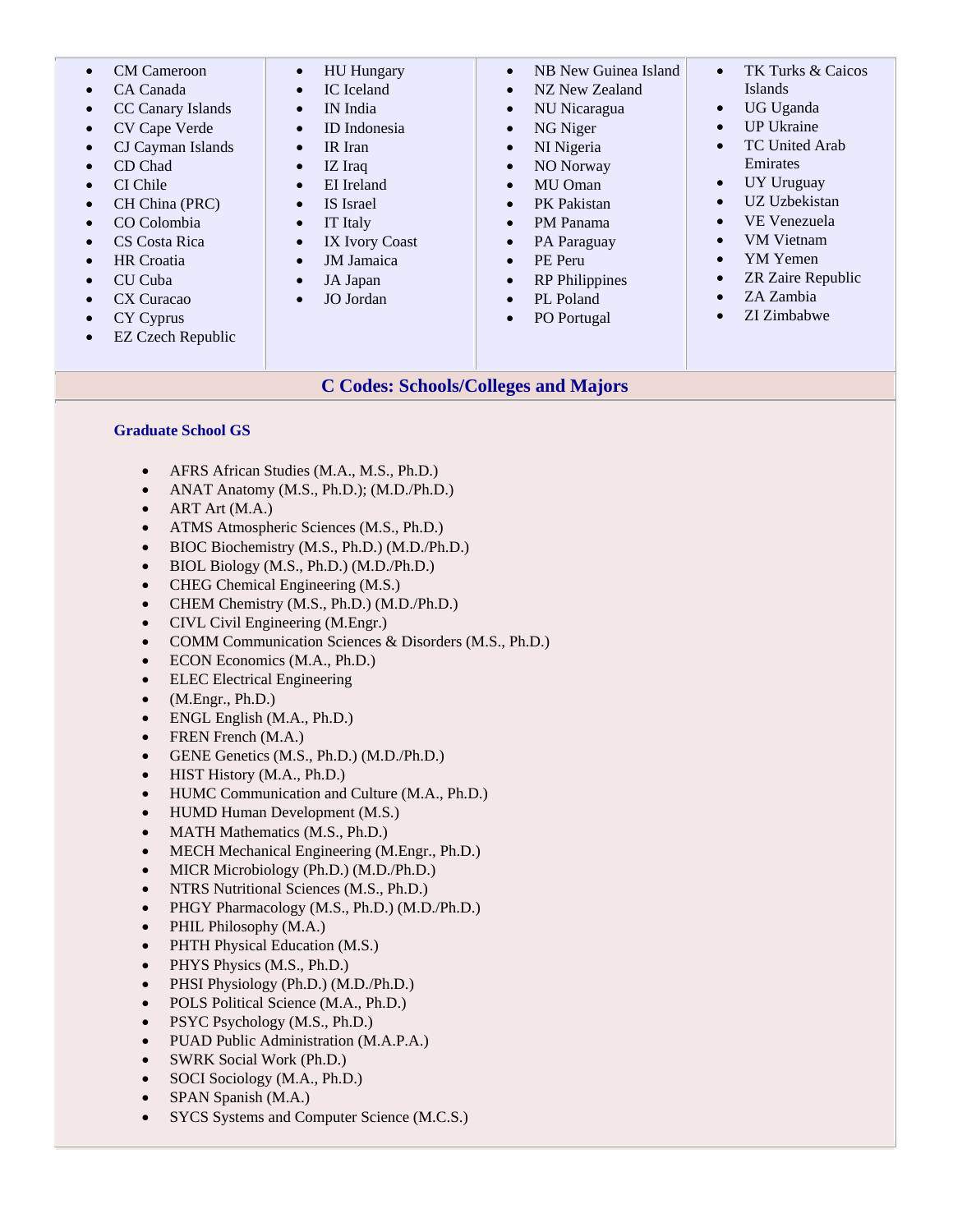#### **College of Arts & Sciences/Division of Fine Arts**

- ART Art (M.F.A.)
- MUSC Music (M.Music)

### **School of Business SB**

- BUSA Business Administration (M.B.A., J.D./M.B.A.)
- HLSA Health Services Administration (M.B.A., J.D./M.B.A.)

### **School of Communications S**C

• FILM Film (M.F.A.)

### **School of Divinity DS**

• RELI Religion (M.DIV., M.A.R.S., D. Min.)

**School of Education ED** (M.A.T., M.Ed., Ed.D., CERT. A.G.S. only; M.A. and Ph.D. offered from Graduate School)

- EDAD Educational Administration (M.A., M.Ed., C.A.G.S.)
- COUG Counseling & Guidance (M.A., M.Ed., C.A.G.S.)
- CAGS-COUP Counseling Psychology (M.A., M.Ed.)
- CTEL Curriculum & Teaching (Elementary) (M.Ed., M.A., M.A.T., C.A.G.S.)
- CTSC Curriculum & Teaching (Secondary) (M.Ed., M.A.T, C.A.G.S.)
- ECHE Early Childhood Education (M.Ed., M.A.T., M.A., C.A.G.S.)
- EDPS Educational Psychology (M.A., M.Ed., Ed.D., Ph.D., C.A.G.S.)
- EDSU Educational Supervision (M.A., M.Ed., C.A.G.S.)
- HD Human Development (M.S.)
- READ Reading (M.A., M.Ed., M.A.T., C.A.G.S.)
- SCHP School Psychology (M.S.A., M.Ed., Ed.D, Ph.D., C.A.G.S.)
- SPED Special Education (M.Ed., M.A.T., C.A.G.S., M.A.)

### **College of Engineering, Architecture and Computer Sciences EA**

- ARCH Architecture (M.S. Arch.)
- CITP City and Regional Planning

### **College or Pharmacy, Nursing and Allied Health Sciences HS**

- NURS Nursing (M.S.N.)
- PHCY Pharmacy (Pharm.D.)

### **School of Social Work SW**

• SWRK Social Work (M.S.W.)

## **D Codes: Degrees**

- CERGS Certificate of Advanced Graduate Study
- EDD Doctor of Education
- DMIN Doctor of Ministry
- DPHAR Doctor of Pharmacy
- PHD Doctor of Philosophy
- MARCH Master of Architecture